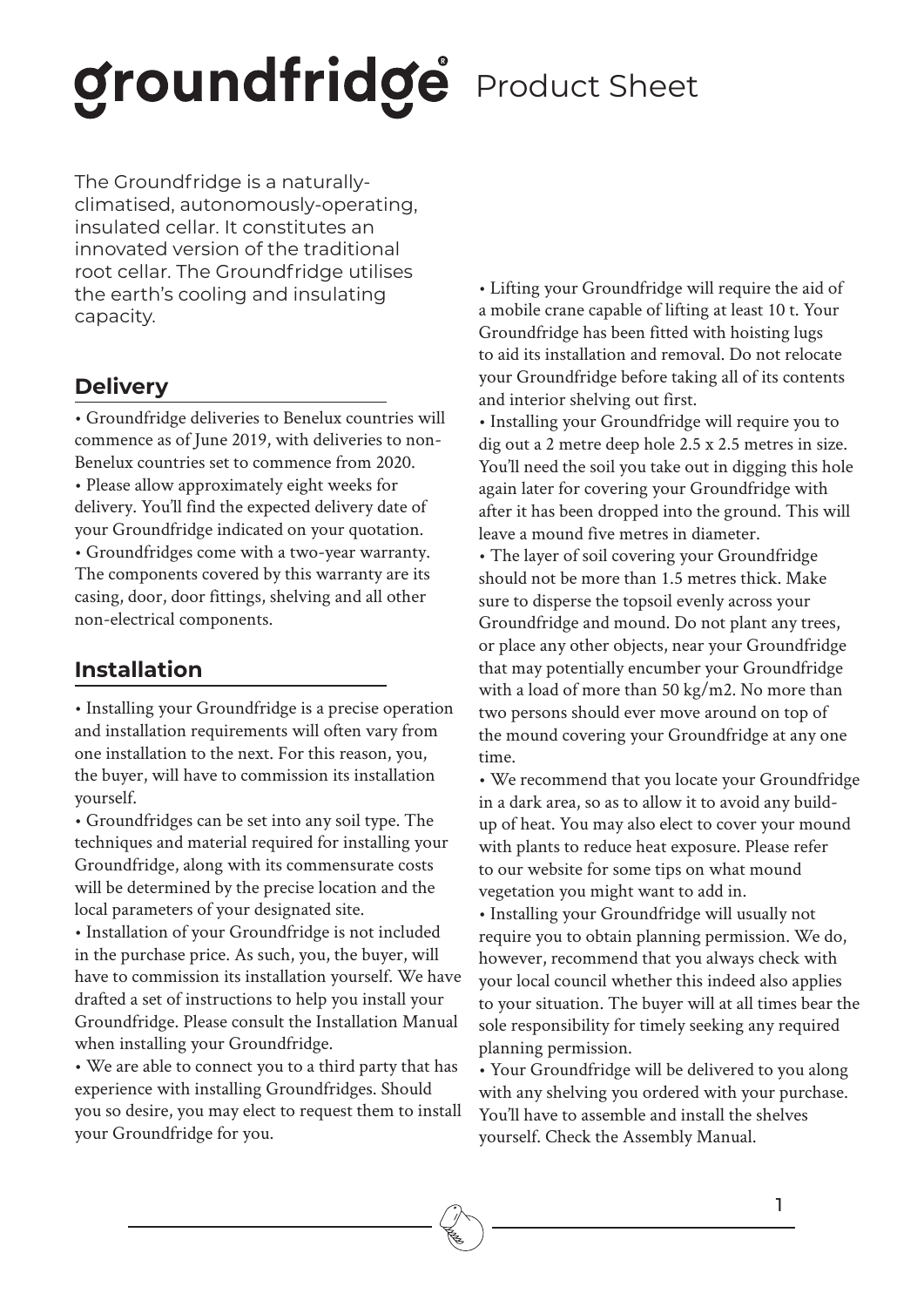## groundfridge

#### **Temperature**

• The temperature level inside your Groundfridge will more or less match the temperature on its outside at a depth of one metre below ground. Its interior temperature is affected by local factors such as soil type, ground water levels, exposure to sunlight, mound vegetation and the average outside temperature. Check the average temperature inside your Groundfridge:



• Adorning your covering mound with vegetation will have a positive effect on the temperature inside your Groundfridge. Planting big-leaved plants and bushes on top of your mound will reduce heat build-up. We would advise you not to put in any invasive vegetation such as Japanese knotweed, for example.

• Your Groundfridge is fitted with a ventilator. This battery-driven ventilator offers you the option of setting ventilation times to your desired specifications. Night venting will have a positive effect on reducing interior temperature, as letting the cold night air can see it drop rather rapidly. We recommend venting your Groundfridge at least one full hour every twenty-four hours.